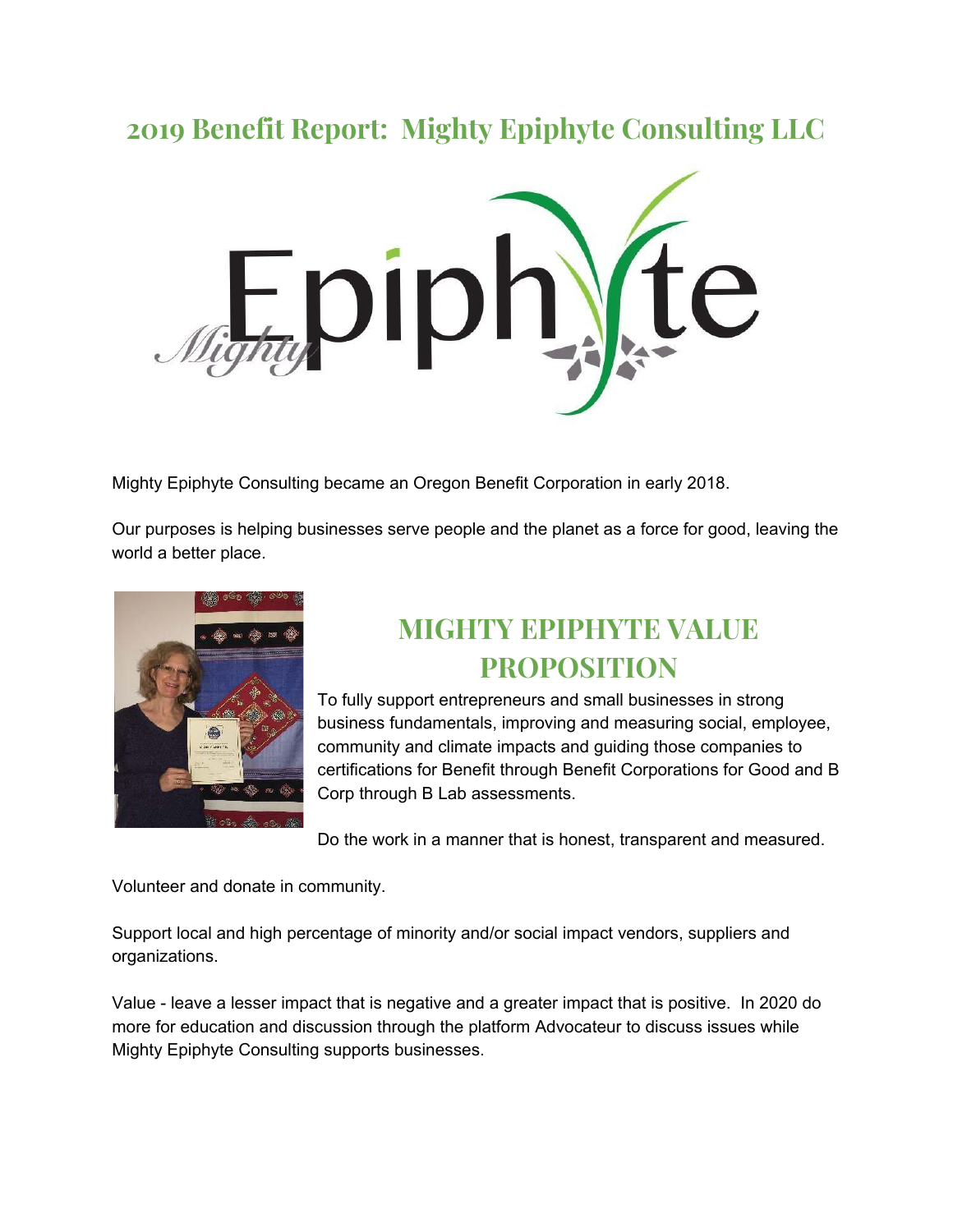### **Education**

- Business of Social Innovation Certificate Portland State University 2015
- Masters of International Management 2014
- Human Centered Design, IDEO 2015
- Working Toward Woke, ongoing cohort for Diversity, Equity and Inclusion 2018-2019
- Through Real Estate Education:
	- Earth Advantage + ADU Certification 2018
	- Diversity in Housing Certification 2019
- CGBP Certified Global Business Professional training 2019 for 2020 exam

## **Volunteer**

I volunteer for organizations that support social enterprise, education, human rights, animal rights and environment. Volunteer passions include leading events and travel teams with purpose.

- White Bird Board Member 2017 present
- Golden Leaf Education Foundation Board Member 2012 to Present
- Co-Founder LinkedIn Local PDX 2018 to present
- Volunteer hours 2019 196 hours (on file)
- Donations 2019 \$1115.00 including 1% for the Planet and 4Ocean (consistent annual donations) and several local donations (on file)

## **Sustainability Efforts**

- Working from home office
	- Paperless when possible
	- Composting

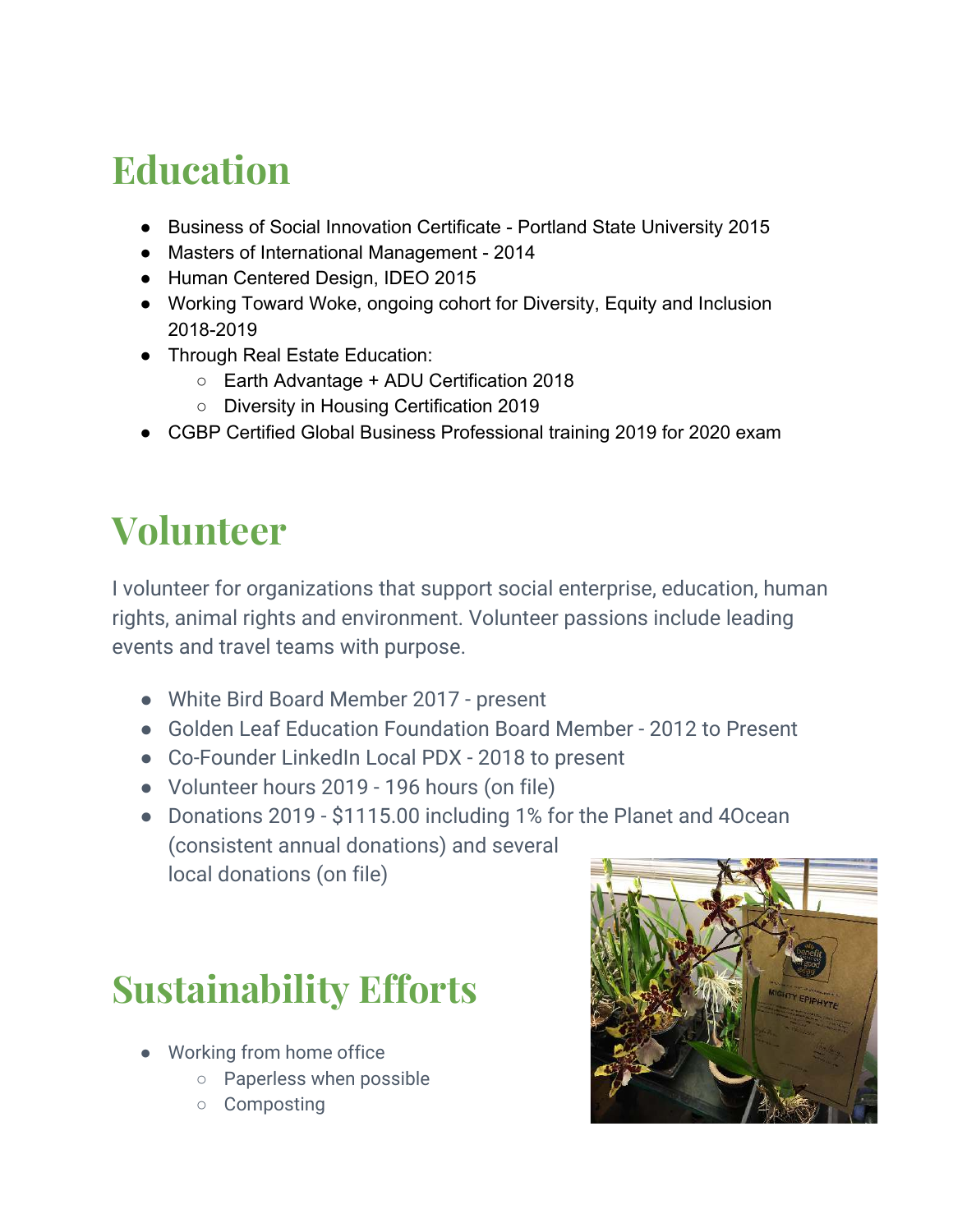- Reduction of plastic and single use items
- Use of public transportation and bicycle
- Member of North West Environmental Institute NWEI Eco Challenge
- Organic gardener Backyard Habitat Certification in progress
- Focus food shopping on local, sustainable
- Meat purchases local, 100% grass fed only, restoration agriculture for carbon drawdown
- Energy saving lights and heating
- Support companies that have eco friendly solutions and products, buy those products and share with others



# **Public Speaking**

Groups: Bridge City Entrepreneurs

Topics: LinkedIn and Learning to Interview based on Interviewer's Perspective. Business Fundamentals, Networking, Measuring Impacts

## **Educator and Mentor**

● Business advisor and instructor for the Small Business Development Center

Encore and Solo Business Builder program.

● Mentor and capstone advisor for Portland State University MBA program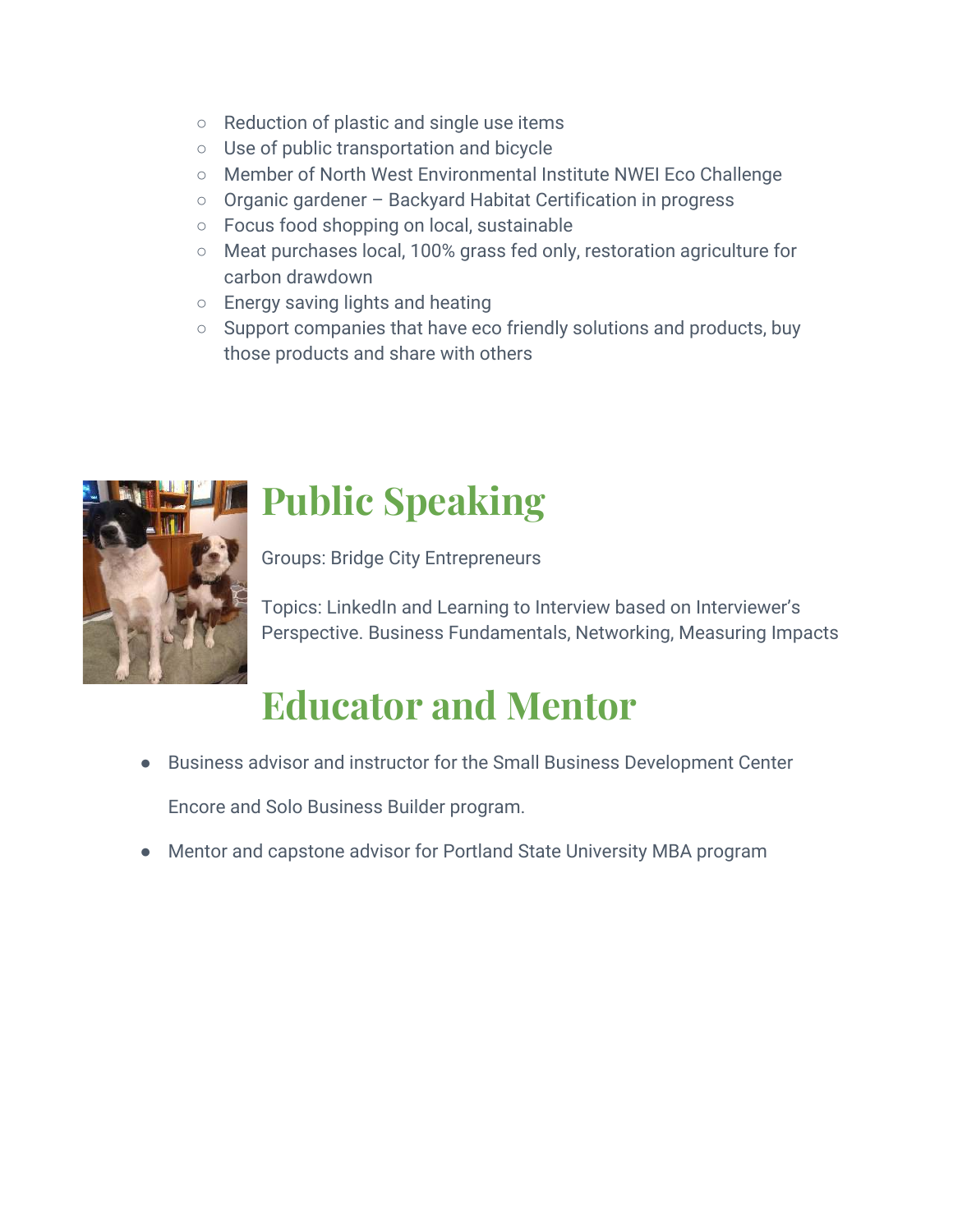#### **Support for Benefit Companies and those who aspire.**

#### **Organizations**

- Benefit Corporations for Good
- GlobalPDX
- B Local PDX
- Bridge City Entrepreneurs
- Oregon Entrepreneur Network OEN
- Oregon Association of Minority Entrepreneurs

OAME

- SoCon
- Conscious Capitalism

#### **Vendors and suppliers**



- **EcoVibe Apparel**
- Canvas Host
- **● Waterlink Web\***

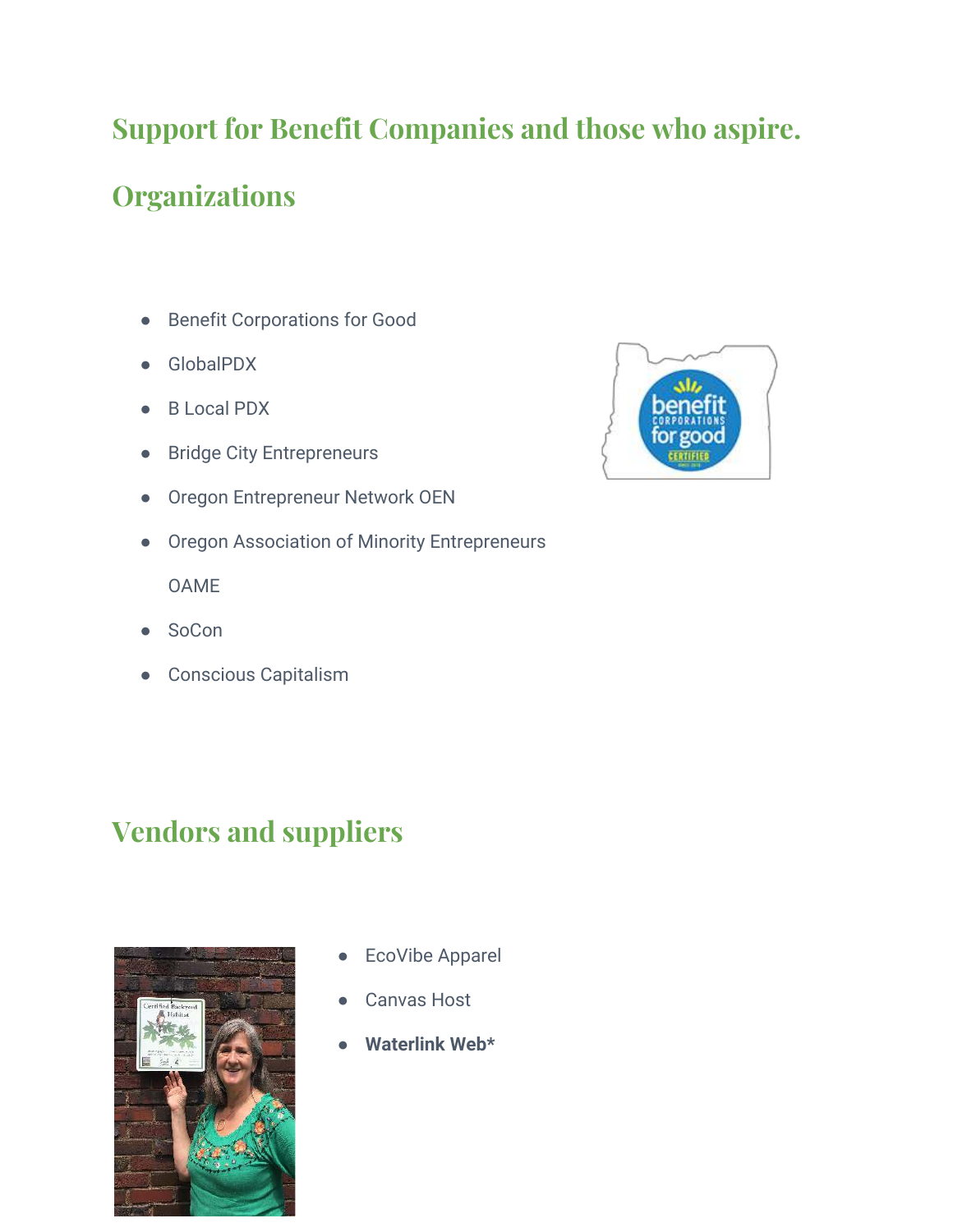- **● Changewear\***
- Tropical Salvage
- Cycle Dog
- Purple Rain Adventure Skirts
- Abbey Creek Vineyard
- Working Toward Woke and That's Not How That Works
- In a Landscape

### **Goals for 2019**

- B Corp Certification (scored 145 in Feb 2019, in process)
- Service clients throughout the US
- Continue volunteering, donations and community support
- Increasing work in community, vendor and partners Diversity Equity and Inclusion
- Support BCFG in gaining more certifications

*Thank you, with respect and gratitude,* 

Kim Allchurch-Flick, MIM, Founder of Mighty Epiphyte Consulting

#mightyadvocate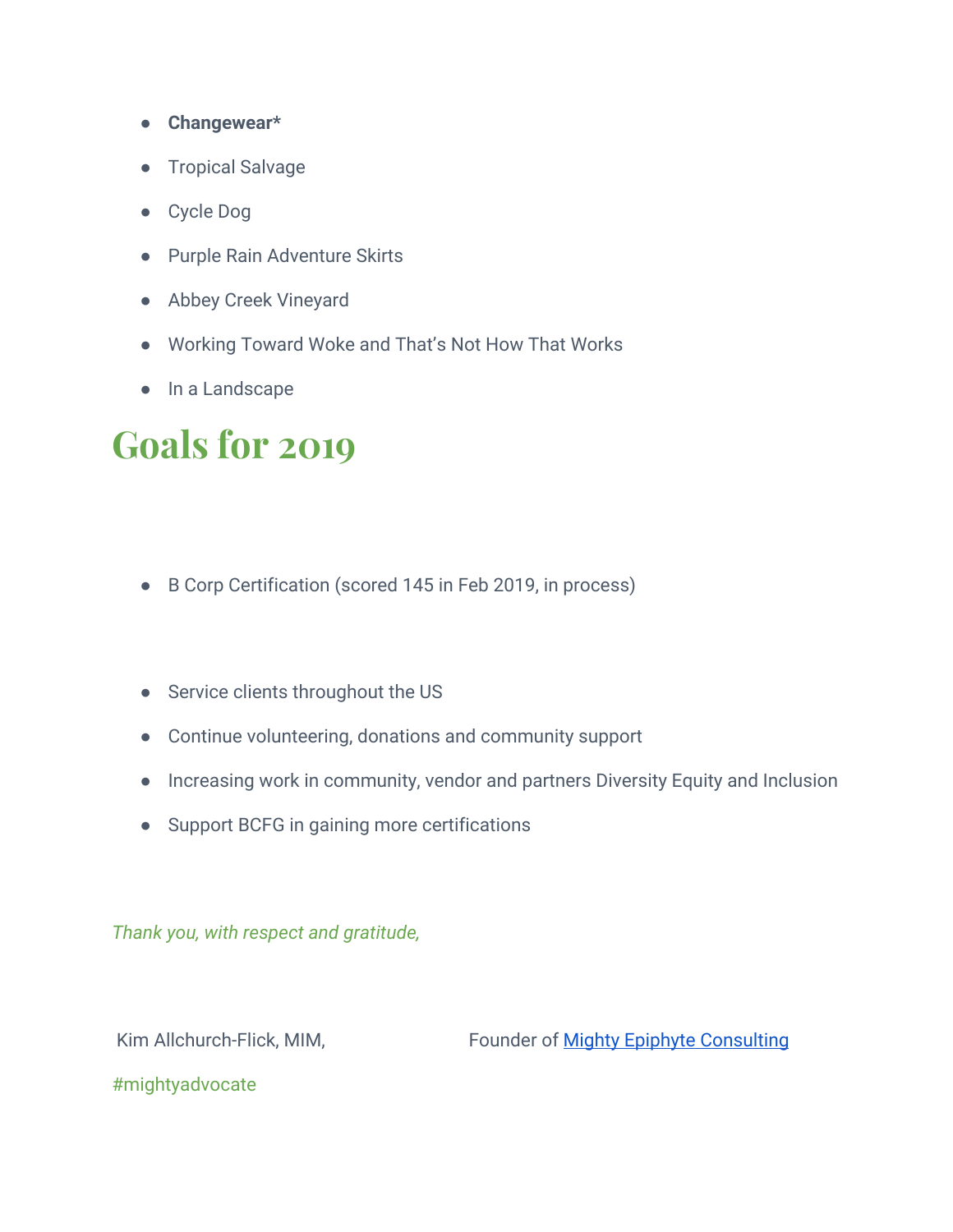

Many thanks to Tom Hering and Mary Ann Harmer of Benefit Corporations for Good